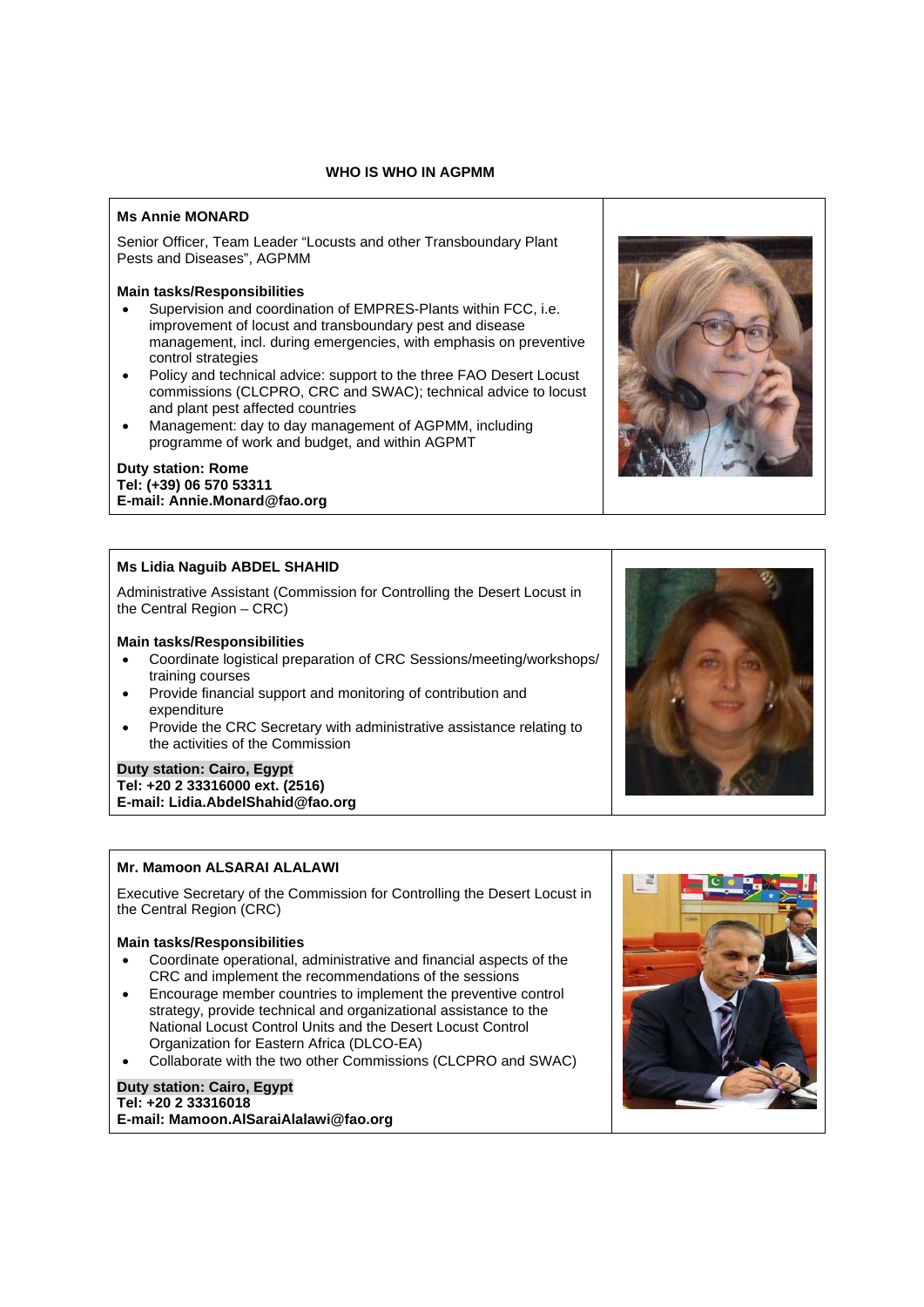## **Ms Imane BEKKAI**

National Communication Consultant (Commission for Controlling the Desert Locust in the Western Region – CLCPRO)

### **Main tasks/Responsibilities:**

- Contribute to implement the communication strategy of the CLCPRO, incl. the preparation of communication tools
- Contribute to update and develop the CLCPRO's website with relevant and recent information
- Provide various kinds of administrative support

## **Duty station: Algiers, Algeria Tel: (+213) 21 73 33 54 E-mail: Imane.Bekkai@fao.org**

## **Ms Marion CHIRIS**

Locust Programme Officer

## **Main tasks/Responsibilities**

- Coordination, implementation and monitoring of the multi-funded Programme to improve national and regional locust management (preventive strategy) in Caucasus and Central Asia (EMPRES) and of the related projects
- Fund-raising efforts for locusts projects/programmes

## **Duty station: Rome Tel: (+39) 06 570 54525 E-mail: Marion.Chiris@fao.org**

### **Mr. Keith CRESSMAN**

Senior Locust Forecasting Officer

## **Main tasks/Responsibilities**

- Desert Locust Information Service (DLIS): analyze global weather, ecological and locust situation to produce national assessments and 6-week forecasts, monthly bulletins, sub-monthly warnings and alerts to Member Countries
- FAO Commission for Controlling the Desert Locust in SW Asia (SWAC): **Secretary**
- Technical assistance: strengthening of national locust programmes through training, workshops, technical backstop visits on survey, information/reporting, control and contingency planning

#### **Duty station: Rome Tel: (+39) 06 570 52420 E-mail: Keith.Cressman@fao.org**





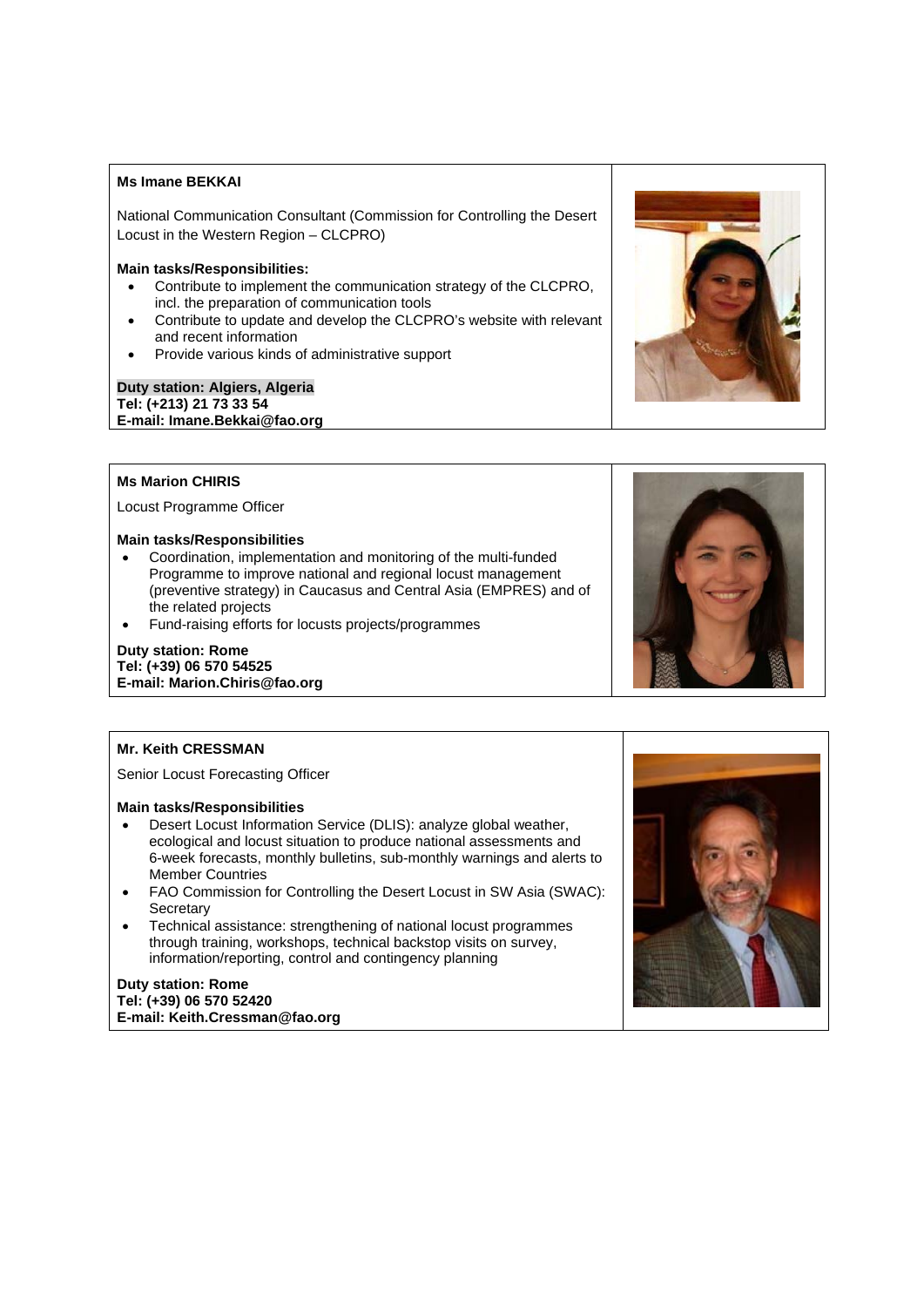## **Ms Antonietta DRAPPA**

Office Assistant

### **Main tasks/Responsibilities**

- Support the Desert Locust Information Service (DLIS) and the Executive Secretariat of Commission for Controlling the Desert Locust in SW Asia (SWAC)
- Perform the full array of administrative actions linked to AGPMM travels and meetings as per established procedures and deadlines
- Maintain two of the Desert Locust web sites, Locust Watch (http://www.fao.org/ag/locusts) and SWAC (http://www.fao.org/ag/locusts/SWAC/en/)

## **Duty station: Rome Tel: (+39) 06 570 55891 E-mail: Antonietta.Drappa@fao.org**



## **Mr. Hichem DRIDI**

Technological Office Coordinator (OTC Commission for Controlling the Desert Locust in the Western Region – CLCPRO)

#### **Main tasks/Responsibilities :**

- OTC in CLCPRO Secretariat and FAOR Algeria; safety focal point to UNDSS for CLCPRO and FAOR Algeria
- Responsible of the database « Monitoring System of National Locust Control Mechanisms »
- Key person for locust information collection and processing tools

## **Duty station: Algiers, Algeria Tel: (+213) 6 67 82 62 04**

**E-mail: Hichem.Dridi@fao.org** 

## **Mr. Fazil DUSUNCELI**

Agriculture Officer (EMPRES - Plant Pathology)

### **Main tasks/Responsibilities**

- Identify global, regional and sub-regional priorities to mitigate food security threats caused by transboundary plant diseases in close collaboration with decentralized offices
- Design, coordinate and monitor projects and activities with focus on transboundary plant diseases in context of the emergency prevention system and sustainable crop production intensification serving SP5 and SP2 of the Organization,
- Provide related technical support and advice

#### **Duty station: Ankara, Turkey Tel: (+903) 12 30 79 500 E-mail: Fazil.Dusunceli@fao.org**



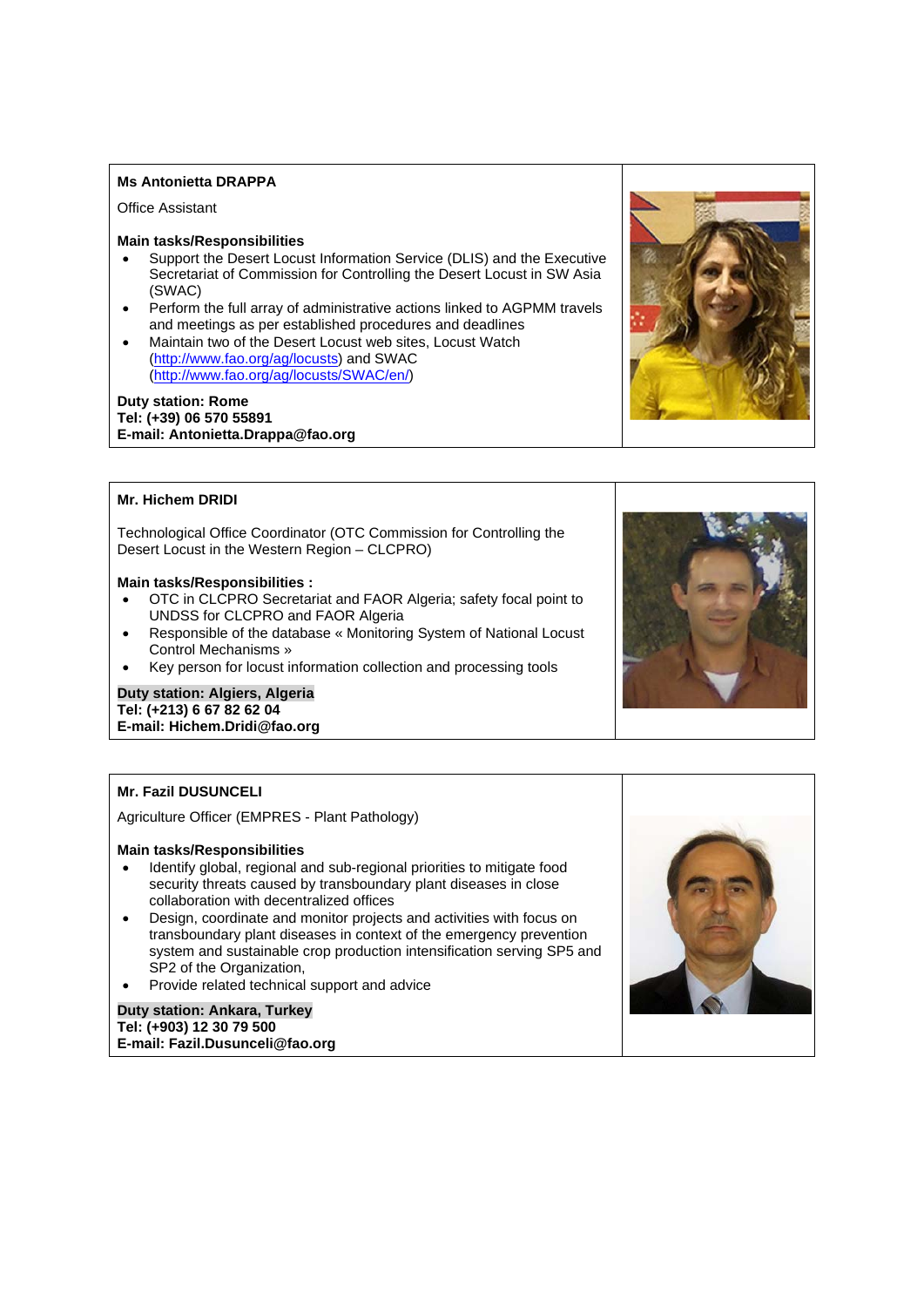## **Mr. Benson EKAKITIE**

Clerk Typist

## **Main tasks/Responsibilities**

- Assist the EMPRES-Plants Group with travel and meeting arrangements and provide other required administrative support
- Maintain the CCA locust website (http://www.fao.org/ag/locusts-CCA/en/index.html)
- Assist in official correspondence with donors, member countries and FAO field offices.

## **Duty station: Rome Tel: (+39) 06 570 54724 E-mail: Benson.Ekakitie@fao.org**



## **Ms Greta GRAVIGLIA**

International consultant, Operations Expert

## **Main tasks/Responsibilities**

- Contribute to the organization and implementation of project activities in the framework of the Programme to improve national and regional locust management (preventive strategy) in Caucasus and Central Asia (EMPRES)
- Ensure and follow up on the procurement of locust equipment in the countries covered by the Programme.
- Assist in monitoring project expenditures and in preparing financial and narrative reports

# **Duty station: Luxembourg**

### **Tel: +352 661 61 2011**

**E-mail: Greta.Graviglia@fao.org / Greta.Graviglia@gmail.com** 

## **Mr. Mohamed Lemine HAMOUNY**

Executive Secretary of the Commission for Controlling the Desert Locust in the Western Region (CLCPRO) and Coordinator of the EMPRES Programme in the Western Region

## **Main tasks/Responsibilities**

- CLCPRO: implementation of the Commission policies, supervision of technical and administrative activities, advocacy to decision makers for implementation and sustainability of the preventive control strategy
- EMPRES Programme in the Western region: supervision of coordination and implementation of technical and administrative activities, advocacy to the donors to contribute to the Program funding

### **Duty station: Algiers, Algeria Tel: (+213) 21 73 33 54 E-mail: MohamedLemine.Hamouny@fao.org**



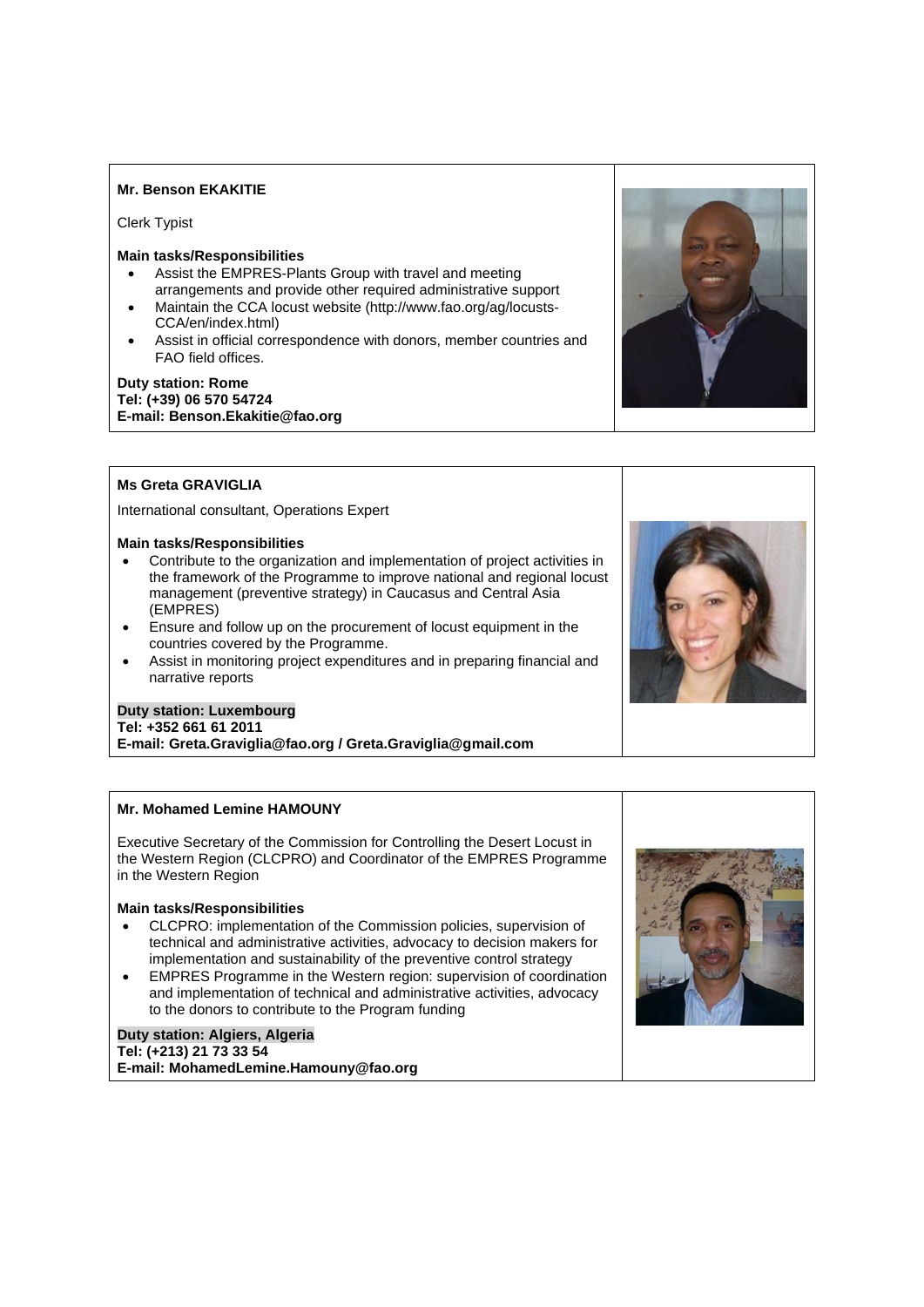## **Mr. Bahromiddin HUSENOV**

Agricultural Officer (Plant Protection/Locusts)

#### **Main tasks/Responsibilities**

- Support to GCP/INT/238/JPN project implementation: Improvement of locust management in Afghanistan, Kyrgyzstan and Tajikistan
- Facilitate, monitor and report on the delivery and use of locust survey and control equipment procured to the three beneficiary countries within the project
- Provide any related support and assistance for project implementation, incl. monitoring of pesticides delivered, organization of TWs, regional and national trainings, cross-border or joint surveys, ASDC use, and activities of HH&E Teams.

#### **Duty station: Dushanbe, Tajikistan Tel: +992 93 572 1504 E-mail: Bahromiddin.Husenov@fao.org**

## **Mr. Essam Mahmoud KHALIFAH**

Technical Assistant (Commission for Controlling the Desert Locust in the Central Region – CRC)

## **Main tasks/Responsibilities**

- Provide the CRC Secretary with technical assistance related to CRC activities
- Support the preparation, conduction and delivery of e training courses and workshops on Desert Locust survey and control in the CRC member countries
- Contribute to address and develop new approaches for the Commission and member countries

#### **Duty station: Cairo, Egypt Tel: +20 2 33316018 E-mail: Essam.Khalifah@fao.org**

### **Mr. Andrea LAZZARI**

Programme Officer

### **Main tasks/Responsibilities**

- Contribute to the coordination of the Three-year emergency response Programme to the locust plague in Madagascar (2013-2016)
- Assist in the implementation and monitoring of project activities within the Three-year emergency response in Madagascar as well as in other geographical areas
- Act as alternate Budget Holder for projects under the responsibility of the Team Leader "Locusts and Transboundary Plant Pests and Diseases", AGPMM

### **Duty station: Rome Tel: (+39) 06 570 E-mail: Andrea.Lazzari@fao.org**





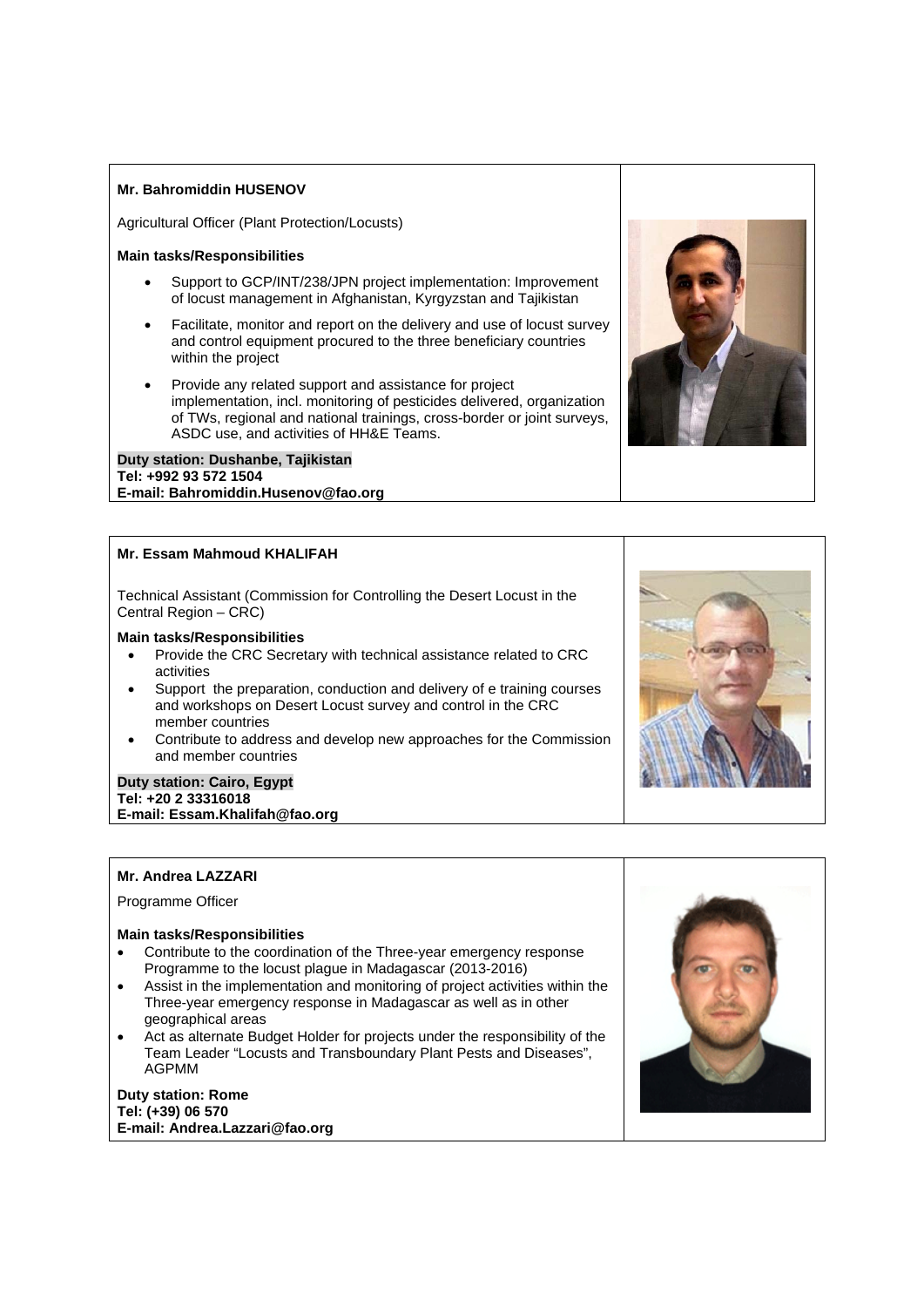## **Mr. Dominique MENON**

Agronomist, in charge of management of anti-locust projects

### **Main tasks/Responsibilities**

- Provide support to the management of the EMPRES Programme/Desert locust component in the western Region and of CLCPRO activities
- Provide technical assistance for anti-locust management with focus on preventive control strategy, sustainable funding, institutional development and contingency planning
- Provide support to the management of AGPMM activities and Major Area of Work EMPRES-FCC in the framework of the SP5 on resilience

## **Duty station: Rome Tel: (+39) 06 570 55289 E-mail: Dominique.Menon@fao.org**

## **Ms Svetlana VELMESKINA**

### Office Assistant

## **Main tasks/Responsibilities**

- Provide administrative assistance linked to CCA travels and meetings as per established procedures and deadlines
- Maintain the CCA locust website (http://www.fao.org/ag/locusts-CCA/en/1010/1080/index.html)
- Assist in official correspondence with FAO field offices

## **Duty station: Rome**

**Tel: (+39) 06 570 53015 E-mail:Svetlana.Velmeskina@fao.org** 

### **Ms Arianna VIGNONI**

Programme Assistant

#### **Main tasks/Responsibilities**

- Monitoring the status of both Regular Programme and Extra-Budgetary funds
- Performing the full array of administrative duties and organizing the delivery of administrative support
- Informing management and team members of process, procedures and timeframes to secure administrative services needed for programme execution

## **Duty station: Rome Tel: (+39) 06 570 53547 E-mail: Arianna.Vignoni@fao.org**